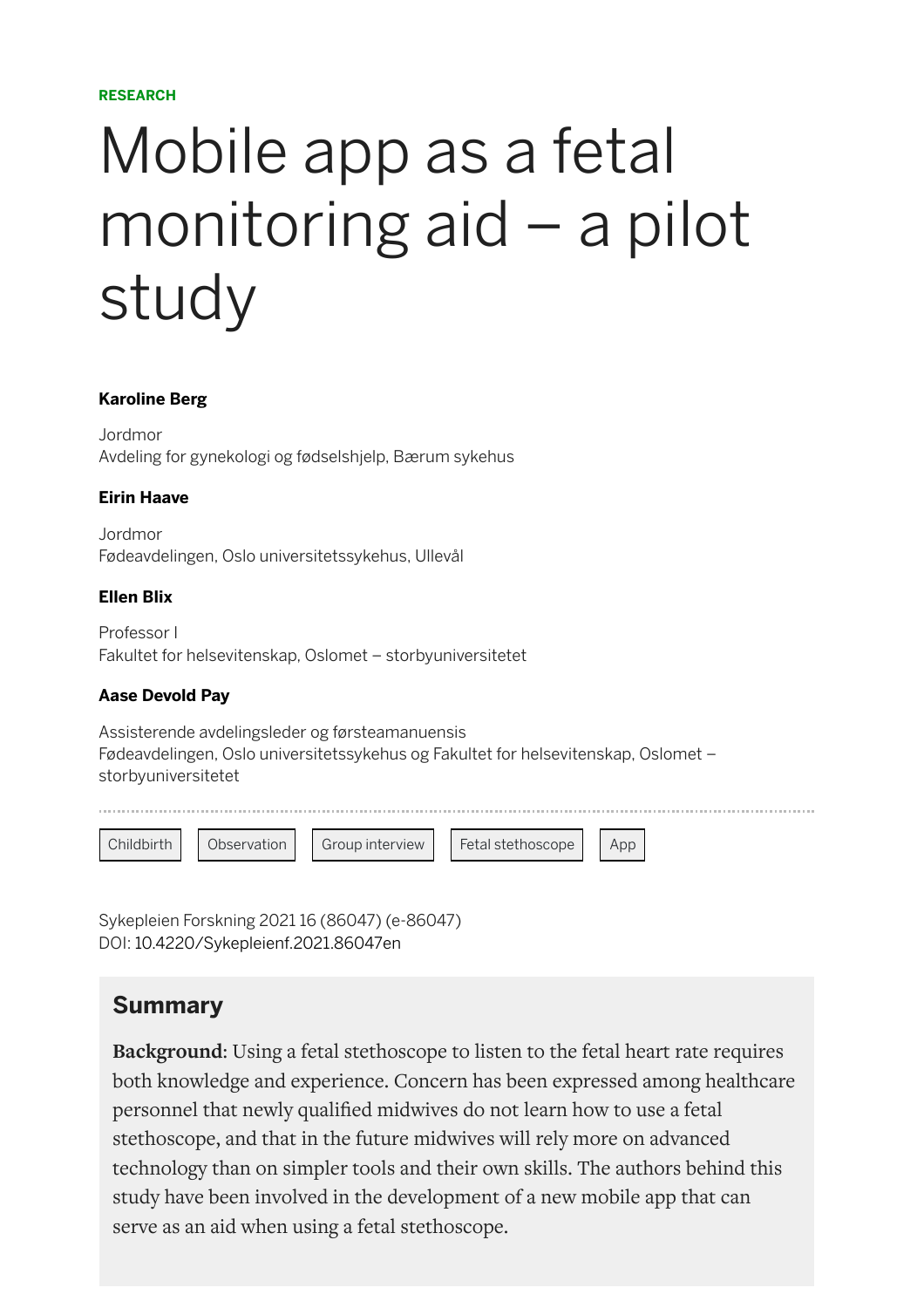**Purpose:** The purpose of the study was to investigate midwives' experiences with fetal stethoscopes, including their experiences of using PocketPinard as an aid, and whether the app can be useful in practice.

**Method:** We conducted a qualitative pilot study in the spring of 2019. Five midwives were given 30 minutes to try out the app. Data were obtained from focus group interviews and analysed using Malterud's four-step text condensation method.

**Results:** Four of the informants were not confident in using the fetal stethoscope and experienced practical challenges. It was found that using PocketPinard together with a fetal stethoscope could make them feel more confident. The informants believed that the app would be particularly useful for skills enhancement and training purposes. The pilot study revealed challenges with the graphical representation of heart rate over time. The graphical representation is open to error because the user has to press a button to record the fetal heart rate. This will be investigated in any further development of the app.

**Conclusion:** Several of the informants lacked confidence in using a fetal stethoscope and felt unsure about how to use it. The PocketPinard made them feel more reassured because the heart rate was displayed in a graphical representation. The app appears to be a potentially useful aid for training and practice in using the fetal stethoscope. The findings of this pilot study are useful for the further development and testing of the PocketPinard app.

Fetal monitoring involves observation of the fetal heart rate. During pregnancy and childbirth, changes in the fetal heartbeat may be an indication of a lack of oxygen (1). Where oxygen deficiency is indicated, early identification and delivery can help prevent serious injury and death (2). In prenatal care, the fetal heart rate is examined regularly from week 24–26 using a fetal stethoscope or handheld Doppler device (3).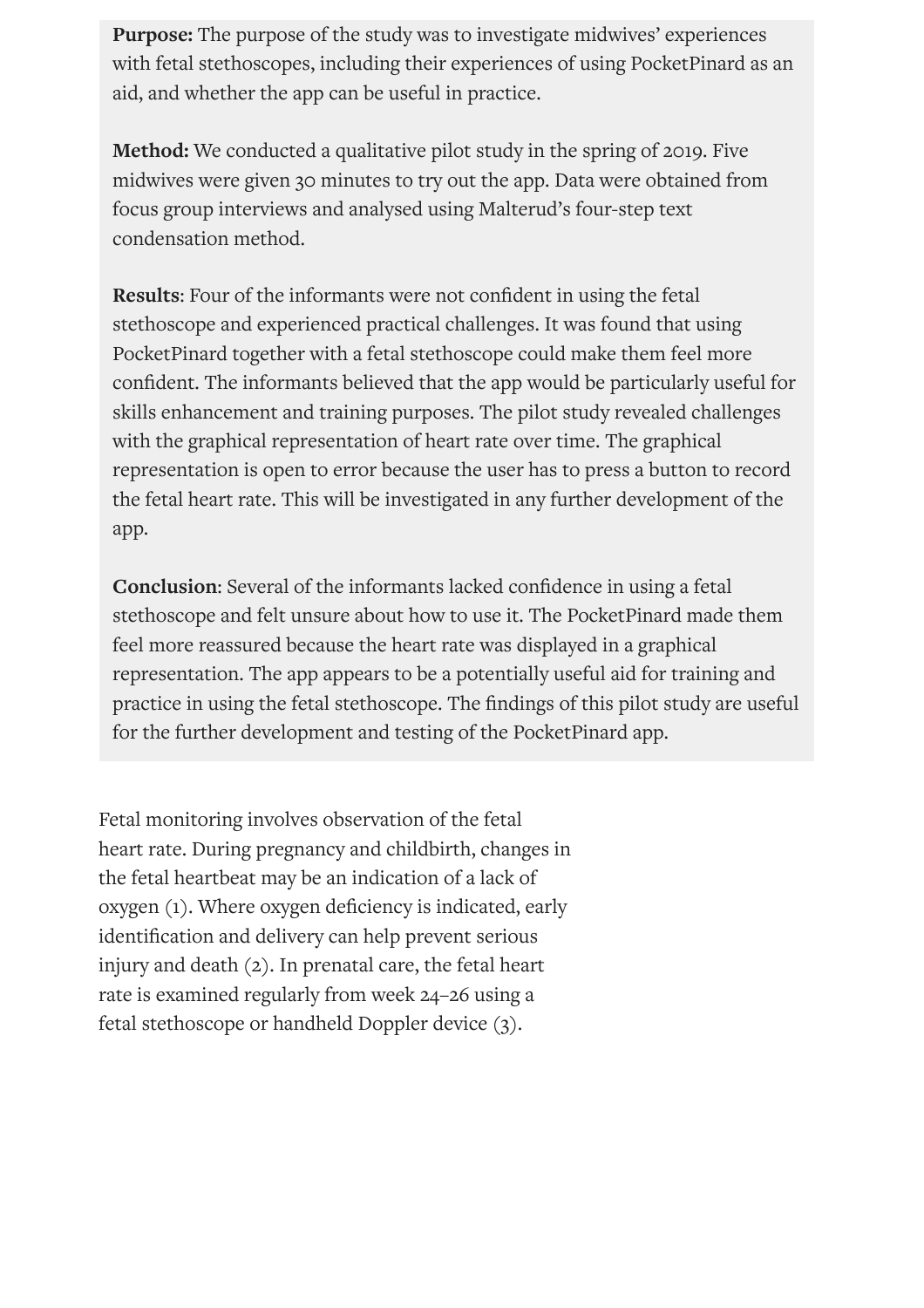There are two principles of fetal monitoring during labour: intermittent auscultation (IA) and continuous fetal monitoring (1, 4). A fetal stethoscope or handheld Doppler device is used for IA. The midwife checks the fetal heart rate every 15 to 30 minutes and palpates contractions manually. Cardiotocography (CTG), which continuously records the fetal heart rate and the frequency of contractions, is used for continuous fetal monitoring. Norwegian and international guidelines recommend IA with a fetal stethoscope or handheld Doppler device for low-risk deliveries and continuous monitoring with CTG for high-risk deliveries (1, 4).

Continuous fetal monitoring is also widely used for low-risk mothers, despite the recommendations (5, 6). Routine use of CTG can lead to more interventions being carried during labour without these necessarily improving the outcome (7).

#### *Using a fetal stethoscope and Doppler*

Until a couple of decades ago, the fetal stethoscope was in widespread use in Norway. The stethoscope is usually wooden, 15-50 cm long and takes the form of a stem with a funnel at the end. The user places the funnel on the patient's abdomen and listens through the stem. The user hears the sounds of the heart valves closing. The benefit of using a fetal stethoscope is that it is inexpensive and rarely breaks (8).

A handheld Doppler is a small ultrasound device that uses the Doppler effect to create an audible simulation of the fetal heart rate. The advantages of the Doppler device are that it can be used no matter what position the woman is in and that everyone in the room can hear the heart sounds. The device is more expensive than a fetal stethoscope, breaks more easily and is dependent on batteries.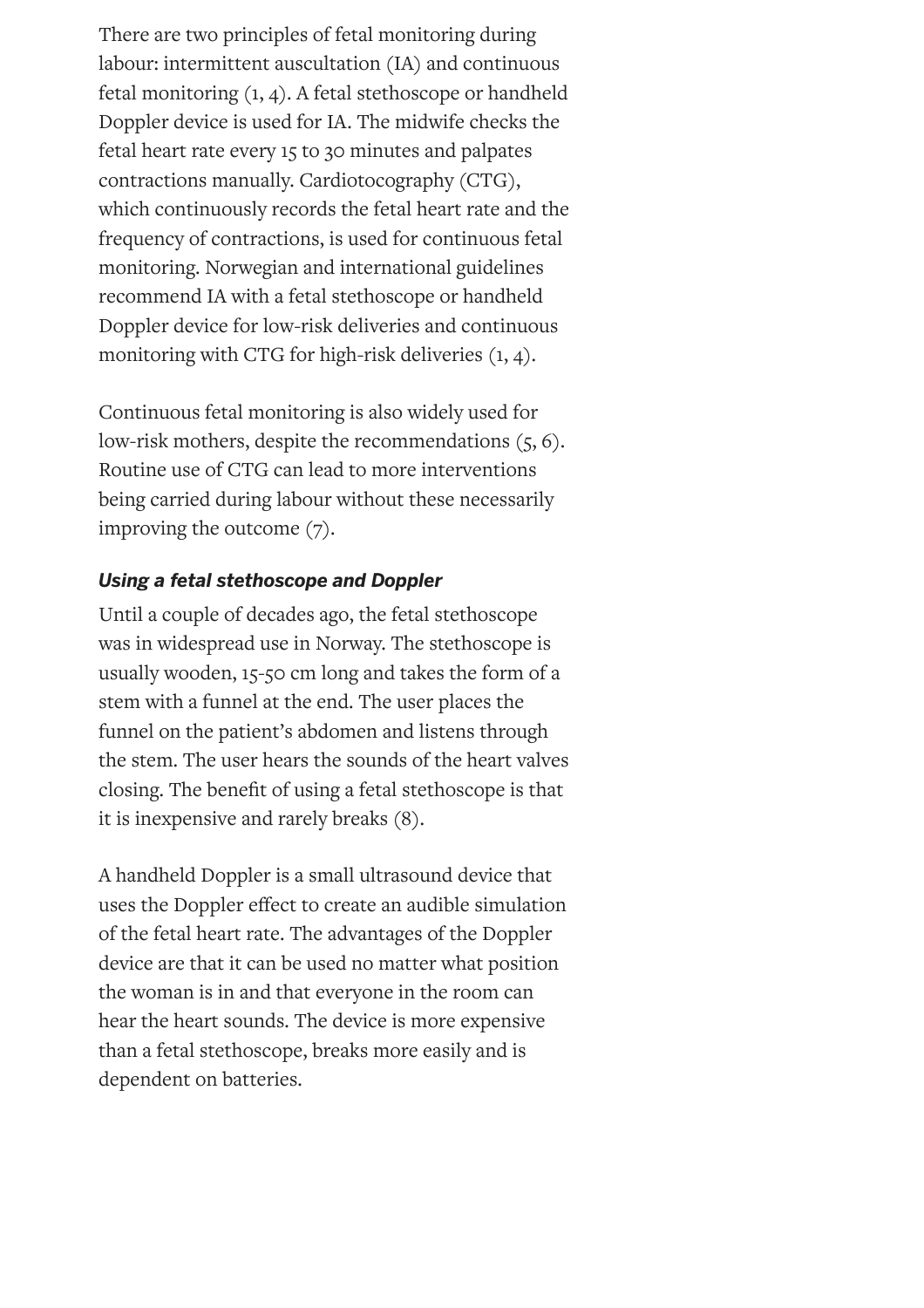Four randomised studies have examined the effect of the Doppler device compared to the fetal stethoscope, and the results of these studies have been conflated in a meta-analysis (9). The four studies included a total of 8436 women and were held in Zimbabwe, Uganda and Tanzania.

Abnormal fetal heart sounds were found more often in women who were randomised for examination with a Doppler device than in those examined with a fetal stethoscope. However, there was no difference in outcome, and the authors concluded that there is no evidence base for recommending a Doppler device instead of a fetal stethoscope or vice versa.

The Norwegian Directorate of Health's guide on quality in maternity units sets requirements for skills in fetal monitoring at maternity units, including the requirement for obstetricians and midwives to be capable of using a fetal stethoscope (10).

Since 2017, the Medical Birth Registry of Norway has registered what equipment is used to monitor fetal heart rates. Only 5 per cent of maternity patients were monitored using a fetal stethoscope, and the proportion varied from 0 to 28 per cent at the various health trusts (11).

#### *Objective of the study*

There is reason to believe that auscultation with a fetal stethoscope is about to disappear completely in Norway. Using a fetal stethoscope requires both knowledge of and experience in interpreting heart sounds and is a skill that may be lost if it is not maintained as part of regular clinical practice.

We wanted to find a method that could simplify the training in and use of fetal stethoscopes, and to this end created the mobile app PocketPinard (a pinard being another word for a fetal stethoscope).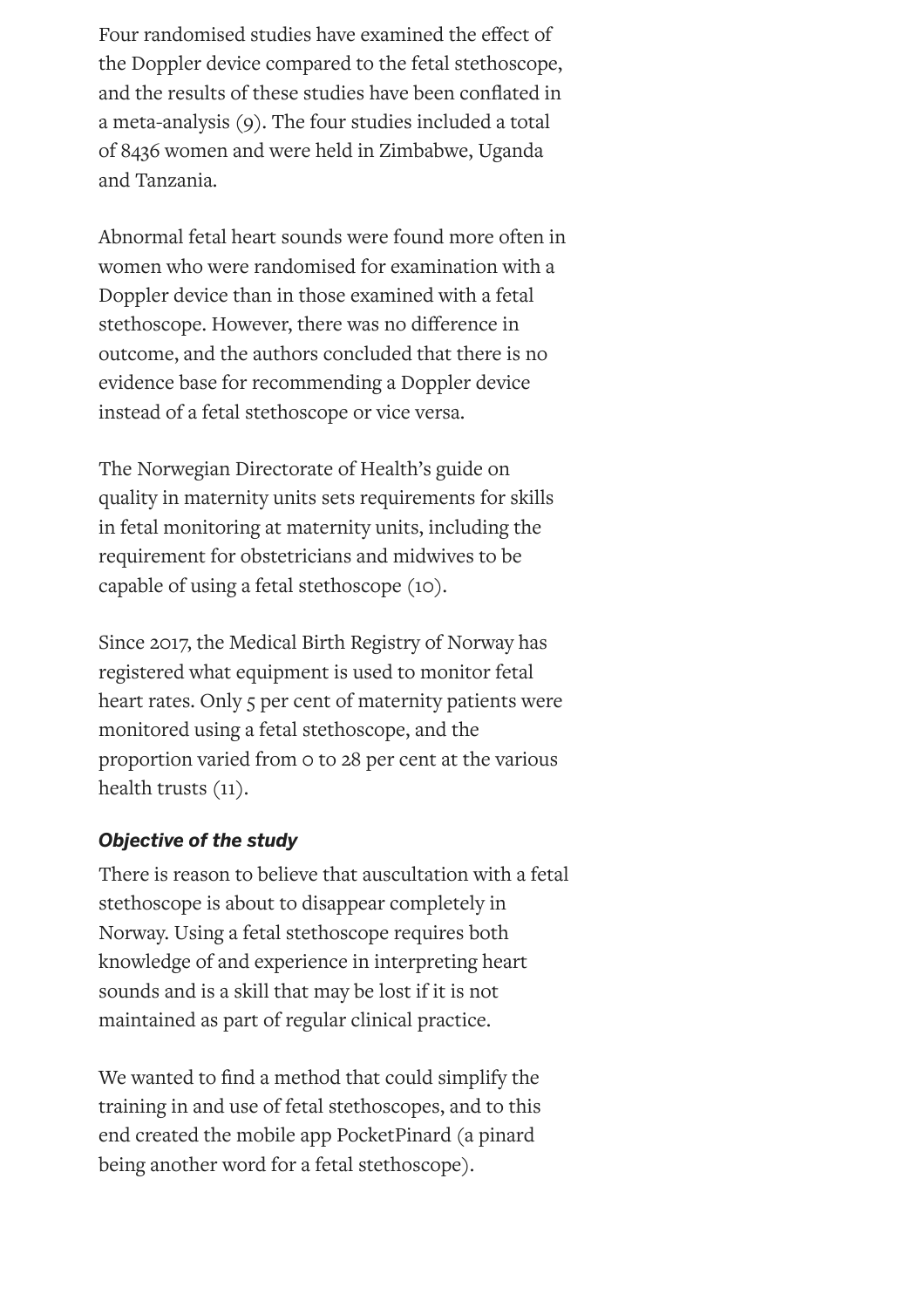The objective of this pilot study was to examine midwives' experiences of using a fetal stethoscope. We also wanted to find out what midwives thought of PocketPinard as an aid in fetal monitoring, and whether the app can be useful in practice.

## **Method**

#### *Developing PocketPinard*

PocketPinard is a mobile app for recording the observed fetal heart rate and can be used as a training aid for the use of fetal stethoscopes (Figure 1).

The idea for PocketPinard stemmed from the first and second authors, and the app was developed together with experts at the University of Oslo. The design and prototype of the app were completed in May 2019. The app is compatible with both iOS and Android, but is not yet available for download as of May 2021.



#### Figure 1. Screenshot of PocketPinard

When the app is opened, a large button appears at the bottom of the screen. In the centre of the screen there is a vertical number line from 60 to 220, and BPM (beats per minute) is displayed in the upper part of the screen. The big button is the record button. When the user touches this, the heartbeats are recorded. The upper part of the screen informs the user of the recorded heart rate in beats per minute. In the centre of the screen is a graphical representation of the heart rate over time.

#### *Design*

The pilot study has a qualitative design. Midwives met in a focus group, where they discussed and focused on the use of fetal stethoscopes, PocketPinard and the potential benefits of the app in fetal monitoring. The various functions of PocketPinard were also discussed.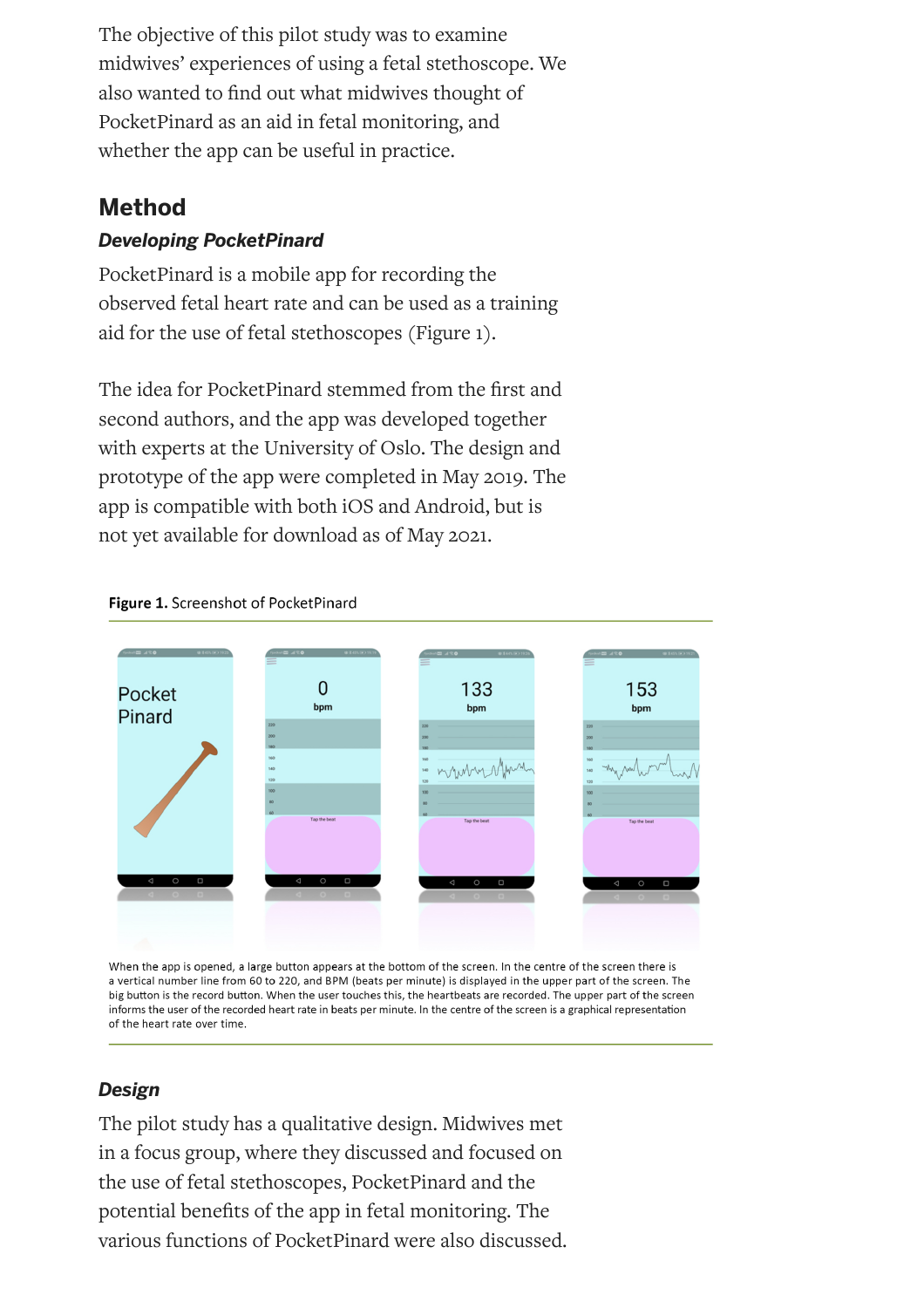#### *Sample*

The participants in the study were recruited via social media and using the snowball method. We posted an ad on a nationwide Facebook group for midwives, giving information about participation in the study. The ad received a low response, so we also contacted midwives directly, who passed on the invitation to participate to colleagues. The participants were recruited between 1 April and 31 May 2019.

The sample consisted of five midwives who were employed in different birthing units at maternity clinics under the South-Eastern Norway Regional Health Authority. The median age was 40 and the age range was 31 to 50 years. Two of the respondents had less than five years' midwifery experience. One had five to ten years of experience, while two had more than ten years of experience as a midwife.

#### *Testing*

We invited participants to individual meetings to test out the app. The meetings were held in the period 5–11 June 2019 and lasted 30 minutes. At the meetings, we gave an introduction to the app and provided information on how to use it. One of the authors was 25 weeks pregnant when the app was tested and was used as a test subject. The informants tested the app within the allotted time. We endeavoured to minimise the exchange of views during the testing.

#### *Data collection*

We conducted focus group interviews using a semistructured interview guide to collect data. Focus group interviews are a suitable method for collecting data for use in development processes (12).

A semi-structured interview guide enabled us to elicit answers to questions on key topics that could shed light on the objective of the pilot study. We developed the interview guide in collaboration with app developers and users (midwives), and tested it on a midwife prior to data collection.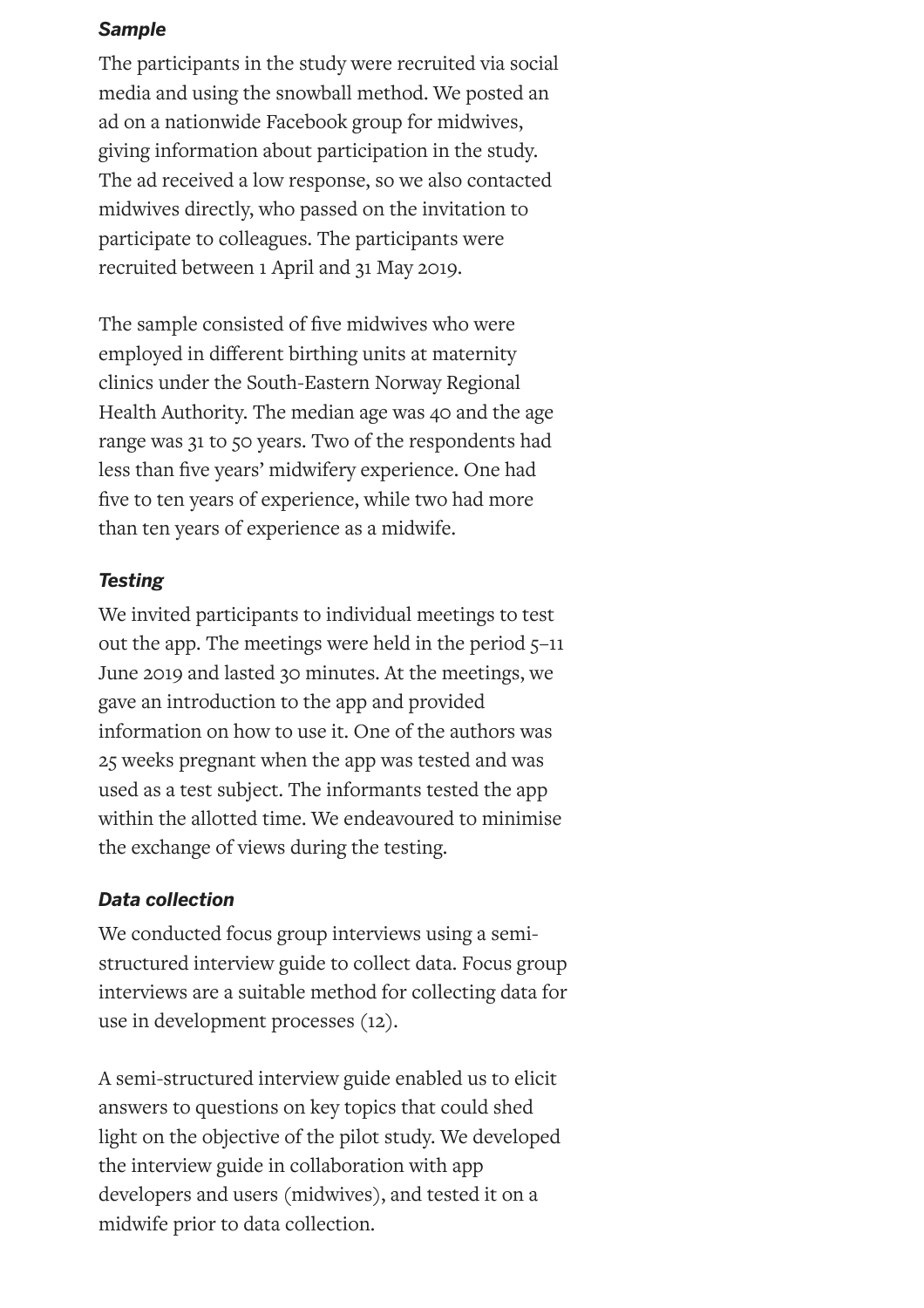The data were collected on 11 June 2019. The first author moderated the focus group interviews. The second author participated in the interviews and documented the group dynamics. During the interviews, it was important to ensure that all participants aired their views, and that the dialogue was guided by the topics in the interview guide. The participants' experiences were expressed at group level, but also as individual experiences.

The interview guide contained questions about experience and use of fetal stethoscopes, use of PocketPinard and its various functions, and its potential benefits as an aid when using a fetal stethoscope.

The interviews took the form of a conversation, but the participants were encouraged to ask each other questions and comment on each other's input. The focus group interviews lasted about an hour and were conducted at the midwives' workplaces during working hours.

#### *Analysis*

We made an audio recording of the interviews using the *Nettskjema-diktafon* app, which ensures secure storage of research data (13). The interviews were subsequently transcribed, and the content formed a 23-page document. We used Malterud's systematic text condensation method in the analysis (12, 14).

We formed an overall impression of the material by listening to the interviews several times. We then formulated topics and these provided the basis for further analysis. Meaning units in the text were arranged under the different topics before the text was again divided into smaller groups. Each sub-group formed a natural division in a complex analytical text that was finally illustrated with a golden quote. Golden quotes reflect the content of the text. See Table 1 for an extract of the analysis.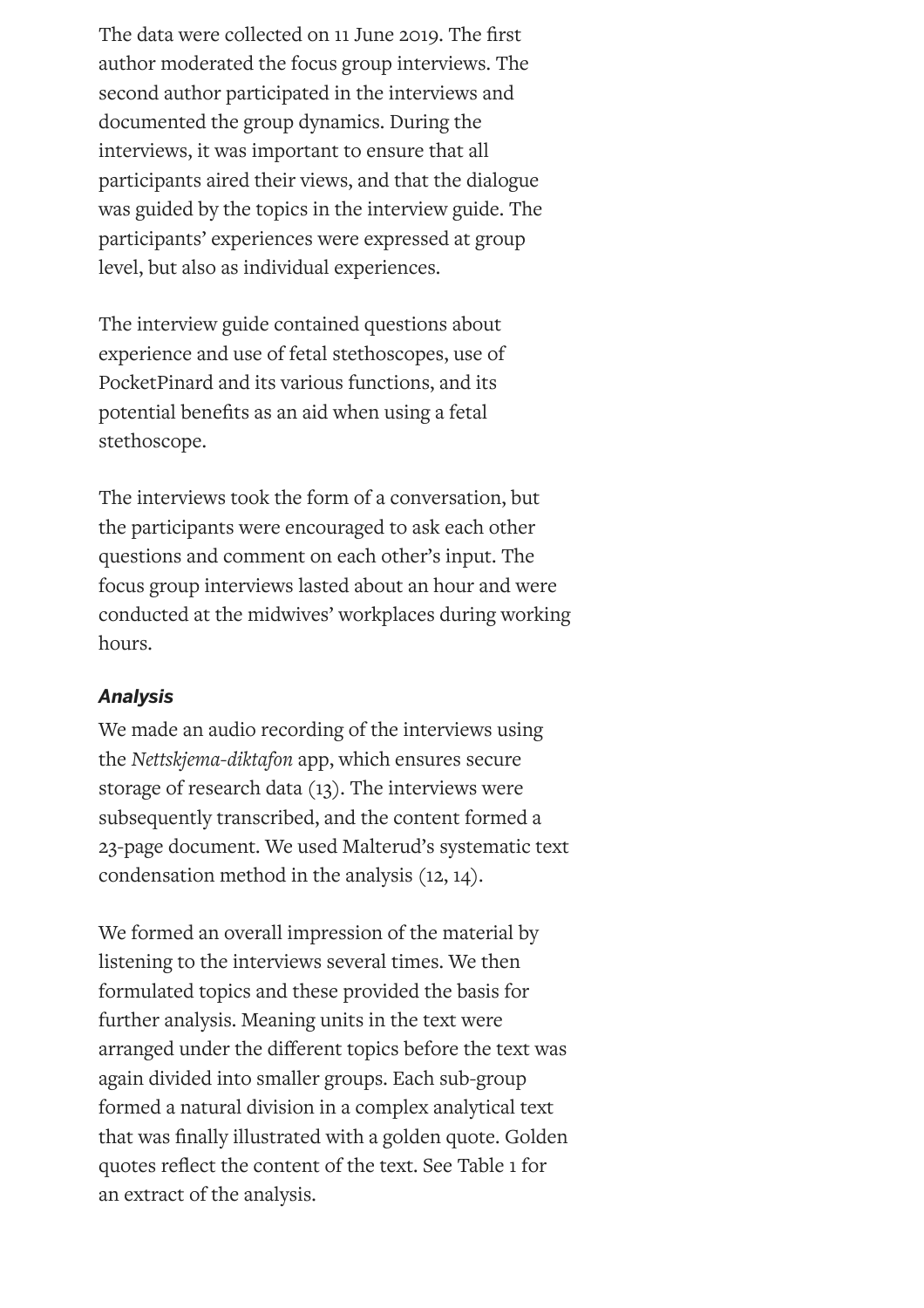Table 1. Systematic text condensation - extract from the analysis

| <b>Meaning units</b>                                                                                                                         | Code                                                                               | Sub-group             | <b>Condensed text</b>                                                                                                                                                                                                                 | Category                                                           |
|----------------------------------------------------------------------------------------------------------------------------------------------|------------------------------------------------------------------------------------|-----------------------|---------------------------------------------------------------------------------------------------------------------------------------------------------------------------------------------------------------------------------------|--------------------------------------------------------------------|
| 'I think I would have done<br>it. Because using it gave<br>me a taste for it. And will<br>mean a greater focus<br>on it.'                    | Generalisability to<br>practice and possi-<br>ble applications for<br>PocketPinard | Motivation<br>for use | 'I really want to test it in prac-<br>tice, because using it gave me<br>a taste for it. And will mean a<br>greater focus on it.'                                                                                                      | PocketPinard for<br>training and skills<br>enhancement<br>purposes |
| 'I think if I hadn't had<br>any aids other than a fetal<br>stethoscope and a phone<br>with that app, then it<br>would have been<br>helpful.' |                                                                                    |                       | 'The app would have been<br>helpful if I hadn't had any<br>monitoring methods available<br>other than the fetal stetho-<br>scope, and then I would've<br>used them together to be<br>absolutely certain about what I<br>was hearing.' |                                                                    |
| 'I think you can train<br>yourself so that you don't<br>need to use the app. But I<br>think it's great for building<br>the skills you need.' |                                                                                    |                       | 'Most of those who aren't con-<br>fident in using a fetal stetho-<br>scope will feel more confident<br>with an app like this.'                                                                                                        |                                                                    |
| 'The app can be good<br>for training and skills en-<br>hancement, and can give<br>vou more confidence in<br>listening.'                      |                                                                                    |                       | Golden quote: 'I think it would<br>be good to use the app for<br>training and skills enhance-<br>ment purposes as it builds<br>confidence in listening.'                                                                              |                                                                    |

#### *Ethical considerations*

The study was approved by the Norwegian Centre for Research Data (NSD) (reference number 659344). All informants received written information about the purpose of the study, a consent form and contact information. The data were treated confidentially, and the transcribed material was permanently deleted after use in accordance with the Personal Data Act (15).

### **Results**

Following the analysis process, we formulated four categories: 'Uncertainties and practical challenges associated with using a fetal stethoscope', 'Reassurance and better control of the fetal heart sounds', 'Opportunities and challenges of the app's functions' and 'PocketPinard for skills enhancement and training purposes'.

#### *Uncertainties and practical challenges associated with using a fetal stethoscope*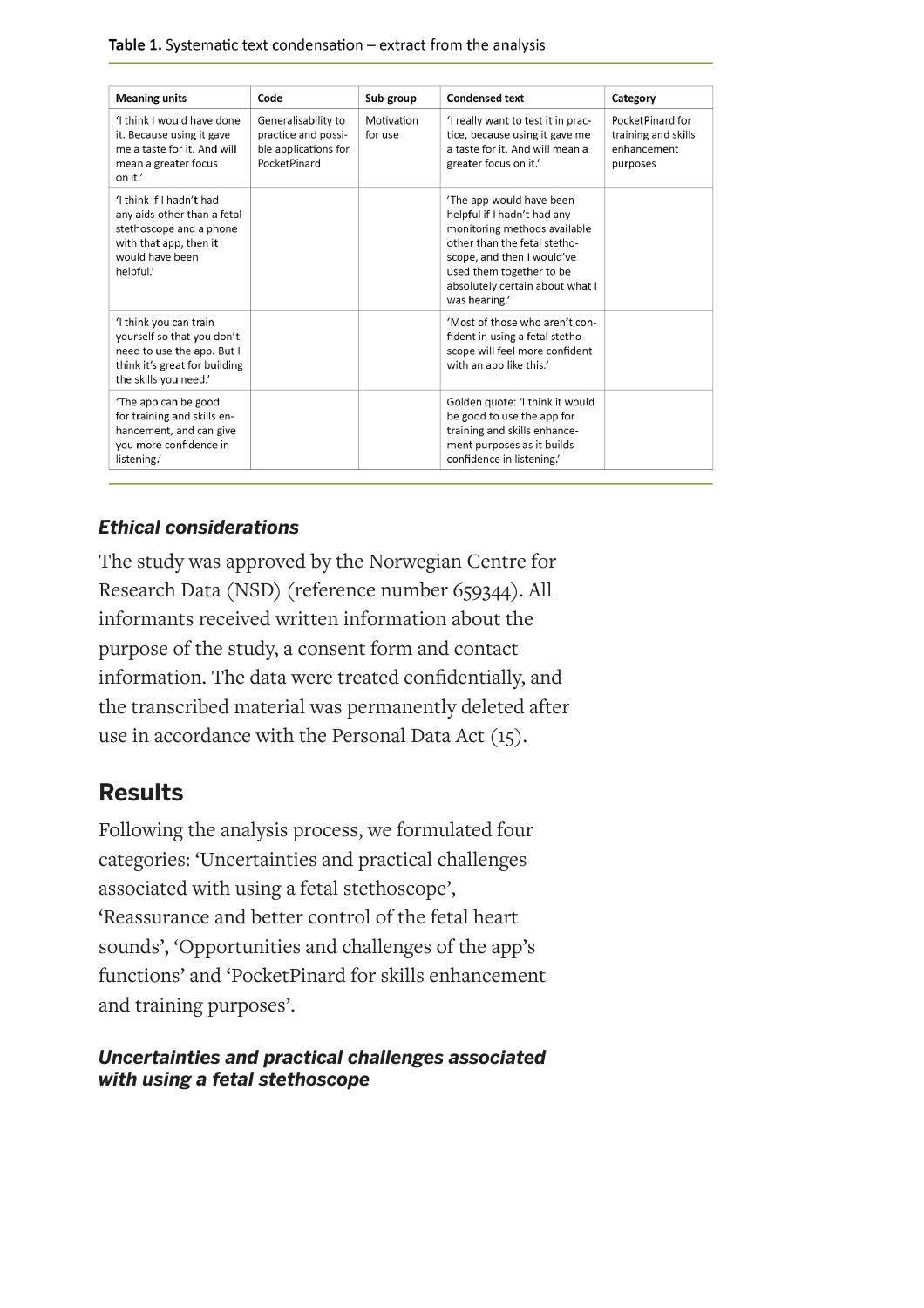Four out of five informants stated that they rarely or never use a fetal stethoscope in intrapartum patients. Nevertheless, they believed that it was important to use the tool, and expressed a desire to use it more often. Challenges such as fetal position, maternal obesity, a large amount of amniotic fluid or noise in the delivery room were highlighted as barriers to using a fetal stethoscope.

# **«I don't feel condent using a fetal stethoscope. It's much easier to use a Doppler.»**

Informant

Lack of experience or confidence were nevertheless the crucial factors for several of the informants using other monitoring methods. One informant described it as follows: 'I don't feel confident using a fetal stethoscope. It's much easier to use a Doppler, but I'd like to become more adept at using a fetal stethoscope.'

The informants described how identifying the basal frequency (mean fetal heart rate) was particularly difficult. Most thought they would hear if there were decelerations (a transient decrease in heart rate) or accelerations (a transient increase in heart rate) when using a fetal stethoscope, even if they were unable to determine the exact basal frequency. Several of the participants felt more confident using a Doppler device or CTG on intrapartum patients.

It also emerged that using a Doppler device could give the impression that the midwives appear more professional, and that the sound of the fetal heart can be heard by more people, thus helping to reassure the parents: 'Many of the midwives feel that the parents have more faith in the Doppler – or feel reassured when they hear the heartbeat. It can seem a bit more professional than a wooden trumpet-looking instrument.'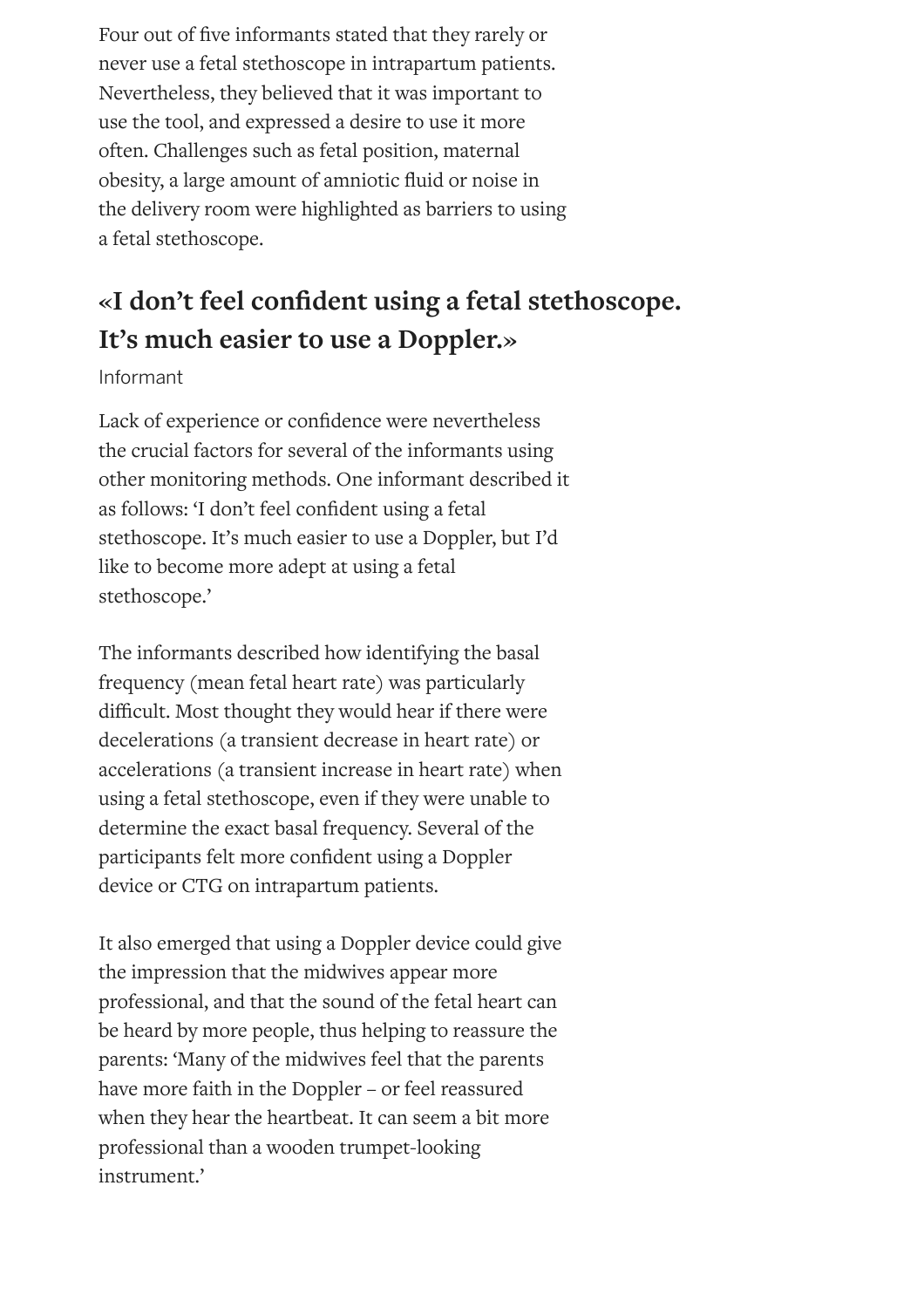#### *Reassurance and better control of the fetal heart sounds*

All the informants believed that PocketPinard would provide more reassurance for obstetricians and midwives with little experience of using a fetal stethoscope. One of the informants believed that the app could make it easier to understand the rhythm of the fetal heartbeat, and that it could thus function as an aid to identifying abnormalities.

In addition, another informant thought that PocketPinard was beneficial because it enabled them to listen to the heartbeat whilst also getting a reading of the sounds. She thought this gave them a more detailed overview of the condition of the fetus, and made the following comment: 'It's a combination of technology and the midwife's handiwork.'

Several informants believed that PocketPinard's functions can be equated with the Doppler device, as both give a visual presentation of the fetal heart rate, which means that both tools can identify abnormalities. The informants also discussed in the group interviews whether PocketPinard can help midwives' decision-making.

Some thought that the app helps to identify abnormalities in the fetal heart rate, and therefore provides support for making decisions. Other more experienced informants believed they could hear abnormalities using just the fetal stethoscope, and therefore did not need PocketPinard to make decisions.

#### *Opportunities and challenges of the app's functions*

PocketPinard's design was described as simple, intuitive and very user friendly. The informants provided more input on the app's functions and ideas for further development. One informant pointed out that it can be difficult to handle the fetal stethoscope and mobile phone at the same time.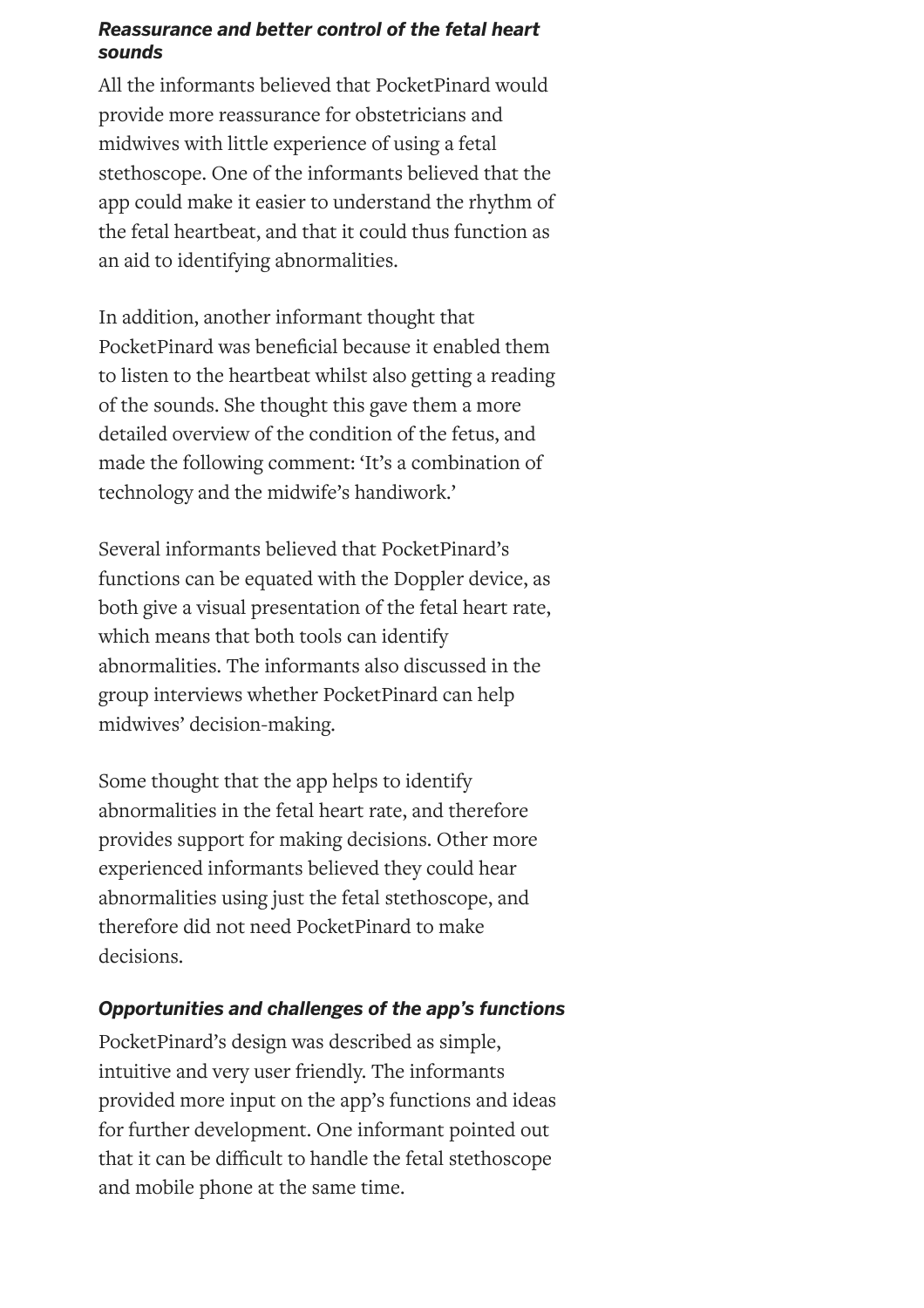Other objections to implementing the app related to hygiene and whether a mobile phone in the delivery room might create distance between the midwife and the patient.

The informants also discussed the app's graphical representation of the heart rate over time. They questioned whether this representation should be part of the app's features.

One midwife thought it would be difficult to classify accelerations, decelerations and variability (fluctuations in heart rate) when heart rate over time is based on how the finger touches the screen, which would mean that some heartbeats could be incorrectly recorded.

She believed that such a function could pose a risk if the graphic representation is misinterpreted, and that the obstetrician or midwife must therefore be aware of the app's limitations when using it. She described it as follows: 'I'm not sure if you can show any real variability. But I'm not sure if that's an argument for not having a graph, you just have to be aware of it. You mustn't be fooled into thinking that there is necessarily good variability when you use the app.'

Suggestions for further development concerned implementing a clock or timer to show how long the user has been listening, and how long any deceleration lasts. Others thought it would be useful to have an auditory presentation of the information recorded by the midwife in the app, so that the parents can hear the heartbeat rhythm.

One respondent suggested adding a log or save function, so that midwives have the opportunity to look back at the recorded heartbeat during labour in order to identify changes along the way. Several informants thought that this would enable PocketPinard to function as a good documentation tool.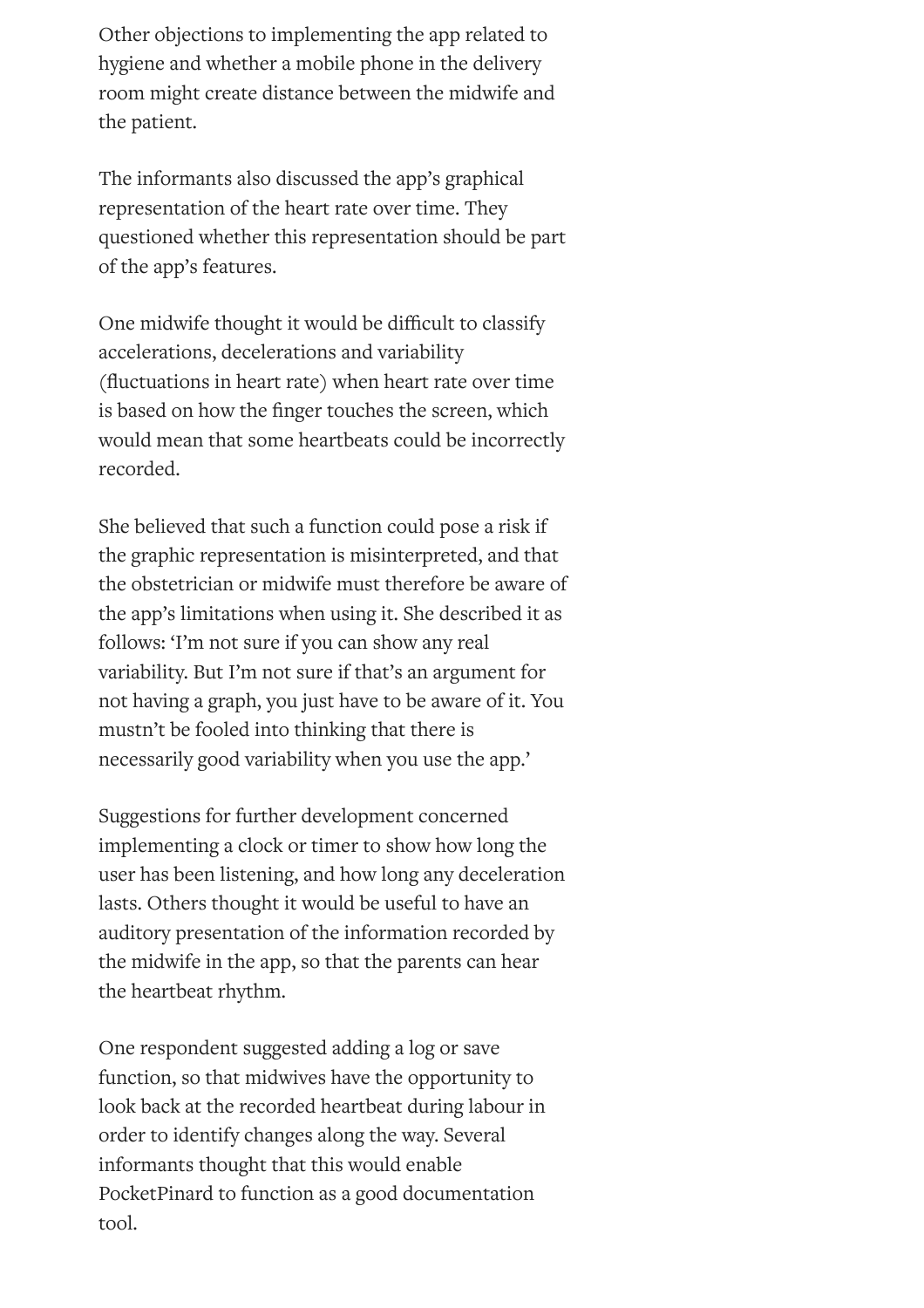#### *PocketPinard for skills enhancement and training purposes*

All the informants indicated that they would like to use the app, and believed that it could be useful for training purposes due to the graphical representation of the recorded heart rate. Several of the participants thought that PocketPinard could increase the focus on using a fetal stethoscope in the department, and regarded the app as a positive contribution to learning. As one informant said: 'I really want to test it in practice, because using it gave me a taste for it. And will mean a greater focus on it.'

Furthermore, the informants believed that the app could have a huge potential for training and practice in the use of the fetal stethoscope, both in the midwifery study programmes and in the maternity wards. One of the informants said: 'I think it would be good to use the app for training and skills enhancement as it builds confidence in listening.'

# **«The informants believed that the app could have a huge potential for training and practice in the use of the fetal stethoscope.»**

The informants also discussed other potential applications of PocketPinard, but there was no consensus in the group on whether they would add value to the app or not. Several of the informants also saw opportunities for PocketPinard in low- and middle-income countries, which have little access to electronic monitoring equipment, but where many have a mobile phone and can easily download the app.

One informant with experience from abroad commented as follows: 'I was in clinical practice in Tanzania, and there were very few Dopplers there. It was mostly fetal stethoscopes that were used. But the strange thing is that everyone has a modern phone.'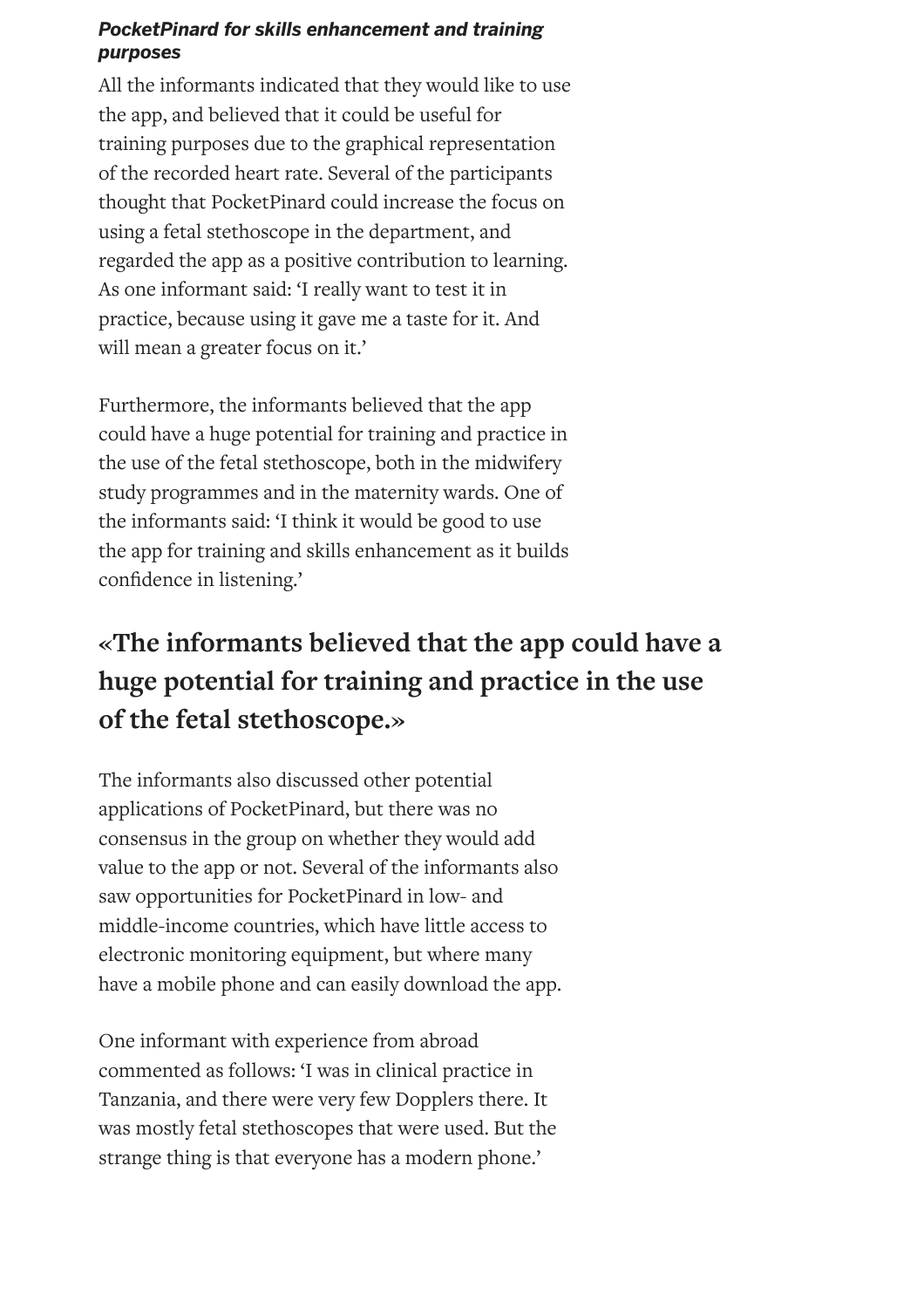Another informant thought that there might not be a need for PocketPinard as a supplementary tool in lowand middle-income countries since the midwives there are already experienced in using fetal stethoscopes.

# **Discussion**

### *Using a fetal stethoscope*

Despite the fact that all informants highlighted features of the fetal stethoscope that make it a good tool for fetal monitoring, several members of the group rarely used it in delivery situations. The informants in our study said that lack of experience and confidence were the main reasons why they chose other monitoring tools.

In a meta-analysis from 2012, Smith et al. found that confidence was one of the factors that came into play when midwives had to choose monitoring tools (16). The analysis also revealed that CTG may provide reassurance because it provides objective documentation of the fetal heartbeat, and can therefore be used as evidence in regulatory checks and legal proceedings.

'Defensive medicine' is a well-known term in medical ethics and refers to the practice of undertaking assessments and interventions that are not necessarily the best option for the patient, but mainly serve to cover the backs of the healthcare personnel. The phenomenon is known to create insecurity among healthcare personnel and increase the use of technology and the number of unnecessary interventions (17).

## *PocketPinard as a fetal monitoring aid*

The results of our study show that PocketPinard can provide reassurance to users of fetal stethoscopes. The informants were satisfied with the app's design and user friendliness, and all wanted to try out the app in the clinical setting. However, they pointed out what they perceived as negative aspects of using the app, including the possibility that PocketPinard might create distance between the midwife and the patient.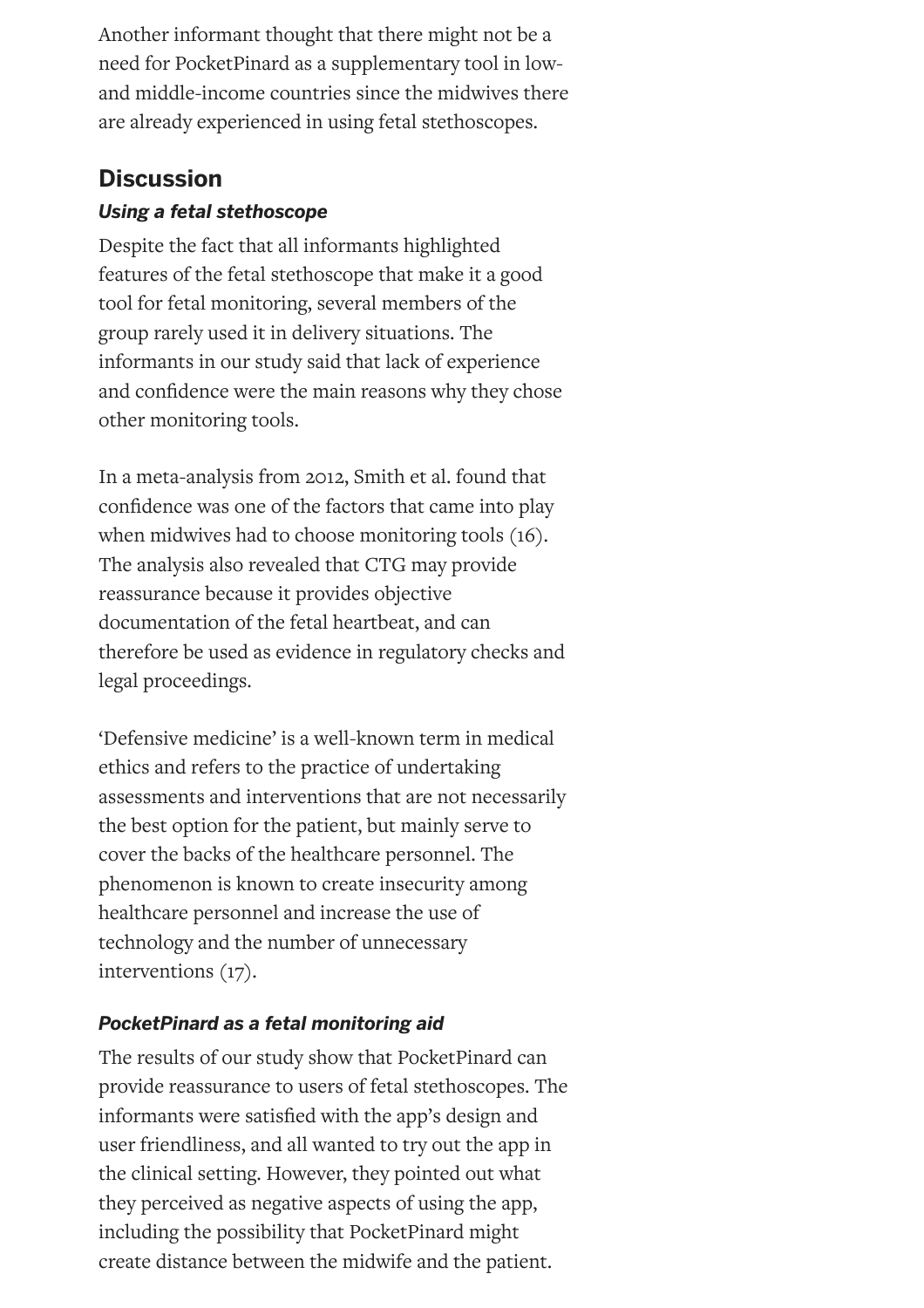The fear of reducing the contact between the patient and staff is considered to be one of the biggest barriers to successful implementation of technical solutions in the health sector (18). If PocketPinard is perceived as doing just that, the midwives may be less inclined to use the app in practice.

# **«When testing the app, the informants found weaknesses in the app's graphical representation of heart rate over time.»**

When testing the app, the informants found weaknesses in the app's graphical representation of heart rate over time; if the midwife presses the button on the mobile phone incorrectly when recording the fetal heart rate, this can lead to errors in the presentation of the heart rate over time and ultimately misinterpretations of accelerations, decelerations or variability.

These inputs are important, as misinterpreting the condition of the fetus can lead to incorrect measures or treatment for mother and infant. Initially, we thought it was important to include a graphical representation of the fetal heart rate. However, testing and focus group input have shown that the graphical representation may present problems. This will be investigated if the app is developed further.

#### **Benefits as a tool for training and skills** *enhancement*

The informants agreed that PocketPinard has great potential as a training and skills enhancement tool for student midwives or for obstetricians and midwives with little experience in using a fetal stethoscope.

In a Norwegian study in which retired midwives were interviewed, the informants worried that newly qualified midwives do not learn how to use the stethoscope and that they will come to rely on technology more than on their own skills (19).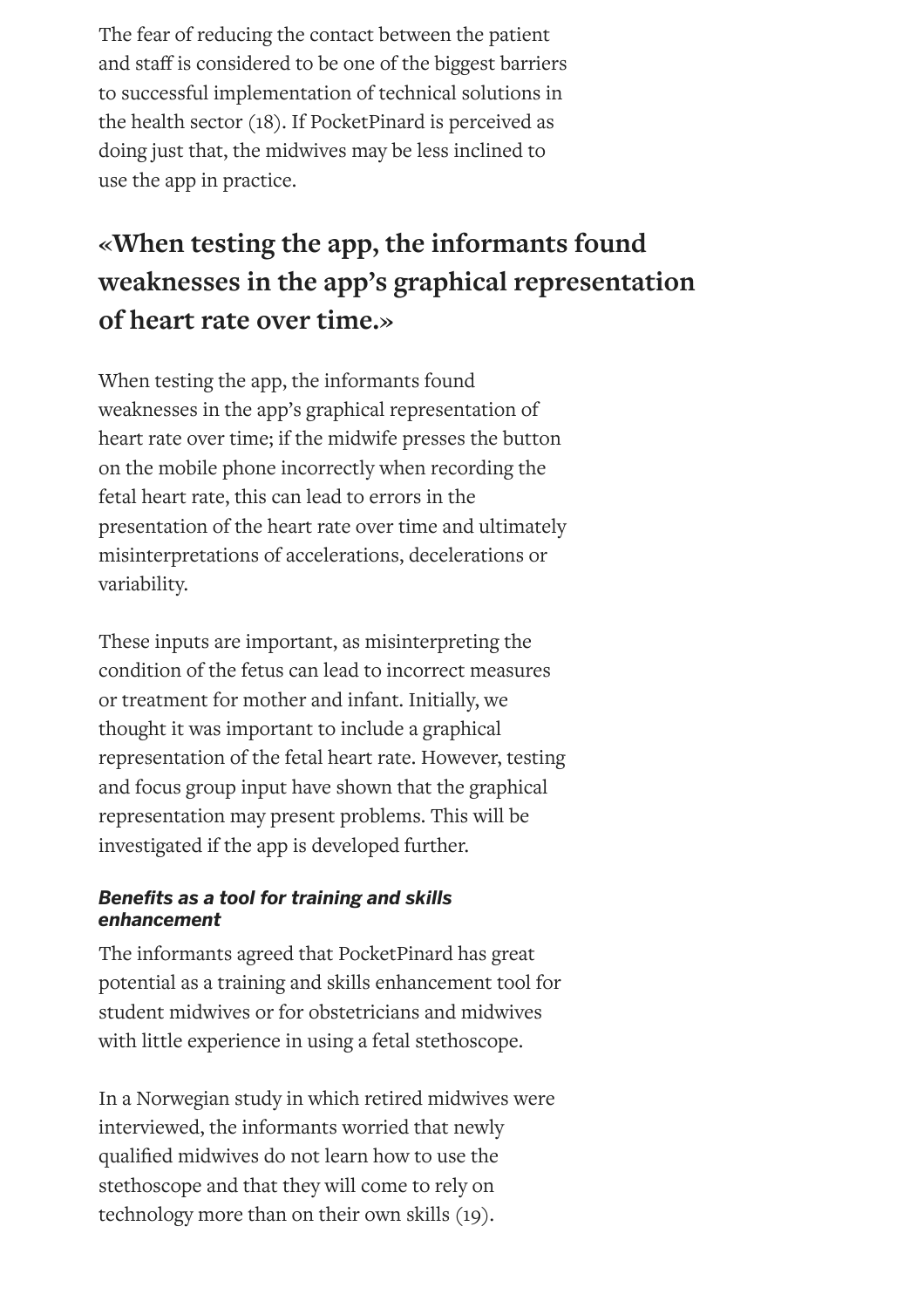Experienced midwives internationally also share the concern that the fetal stethoscope will disappear from the clinical setting due to lack of training and experience among those who are newly qualified (20). PocketPinard can make it easier to practise using the fetal stethoscope.

#### *Method discussion*

Our study was a pilot study that included only five midwives. The results cannot be generalised to other midwives or other healthcare personnel. The study's reliability may have been affected by the authors' participation in the development of the app.

Throughout the process, we have been aware of the potential for misinterpretation on account of our vested interest in the app. We therefore adopted a reflective approach, where we recognised both the potential and the challenges of developing the product. We also applied this approach to the focus group interviews, where we wanted honest feedback about the app. The respondents were therefore informed prior to interview that we were open to all conceivable input from them.

### *Strengths and weaknesses of the study*

The pilot test based on data from the focus group interviews provided important information about the functions of the PocketPinard prototype. The informants' experience and use of fetal stethoscopes varied and led to a range of information being generated about how the app can be used, and about possible benefits in the clinical setting. The informants considered the app to be a relevant aid, and the study has helped to clarify its potential.

# **Conclusion**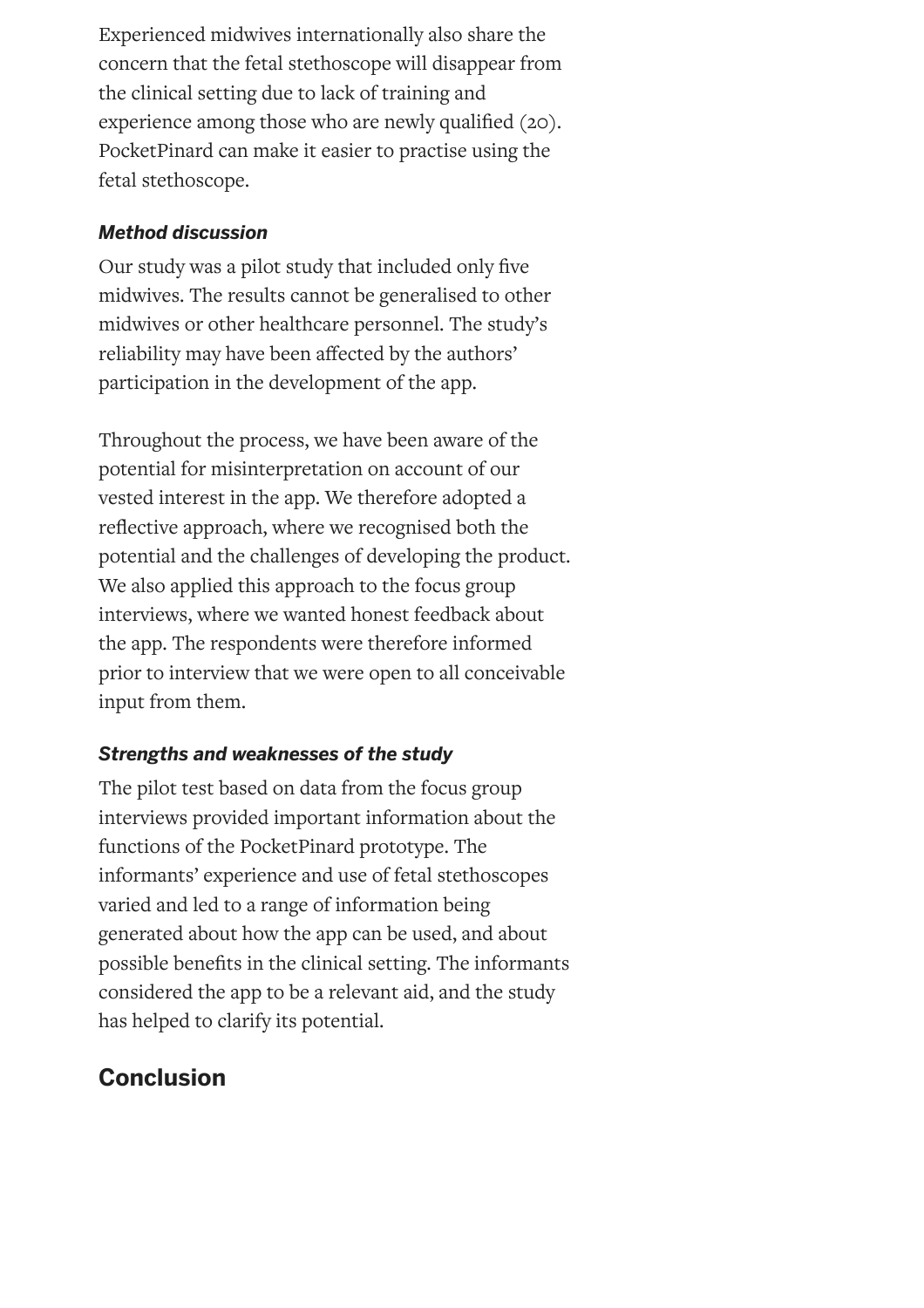Several of the informants felt uncertain and lacked confidence in using a fetal stethoscope. They thought that the visual representation of the heart rate in PocketPinard could provide reassurance. The app was thought to have the greatest potential as an aid for student midwives and for training staff in how to use a fetal stethoscope. The findings of this pilot study are useful for further development and testing of the PocketPinard app.

## **References**

1. Yli B KJ, Eikeland T, Henriksen T, Hjelle S, Blix E, Jettestad M, et al. Fosterovervåkning under fødsel, avnavling og syre-baseprøver fra navlesnor. In: Veileder i fødselshjelp. Norsk gynekologisk forening, ed. Oslo: Den norske legeforening; 2020. Available at: [https://www.legeforeningen.no/foreningsledd/fagme](https://www.legeforeningen.no/foreningsledd/fagmed/norsk-gynekologisk-forening/veiledere/veileder-i-fodselshjelp/fosterovervakning-under-fodsel-avnavling-og-syre-baseprover-fra-navlesnor-2014/) d/norsk-gynekologisk-forening/veiledere/veileder-ifodselshjelp/fosterovervakning-under-fodselavnavling-og-syre-baseprover-fra-navlesnor-2014/ (downloaded 01.02.2021).

2. Jackson K MJ, Brydon S. Physiology and care during the first stage of labor. In: Marshall J, Raynor M, eds. Myles textbook for midwives. Philadelphia: Churchill Livingstone Elsevier; 2014. pp. 161–71.

3. Helsedirektoratet. Nasjonalfaglig retningslinje for svangerskapsomsorgen. Oslo: Helsedirektoratet; 2018.

4. NICE. Intrapartum care for healthy women and babies. Clinical guideline CG190. Storbritannia: National Institute for Health and Care Excellence (NICE); 2014.

5. Kaasen A, Aanstad KJ, Pay ASD, Økland I, Blix E. National survey of routines for intrapartum fetal monitoring in Norway. Acta Obstetricia et Gynecologica Scandinavica. 2019;98(3):390–5.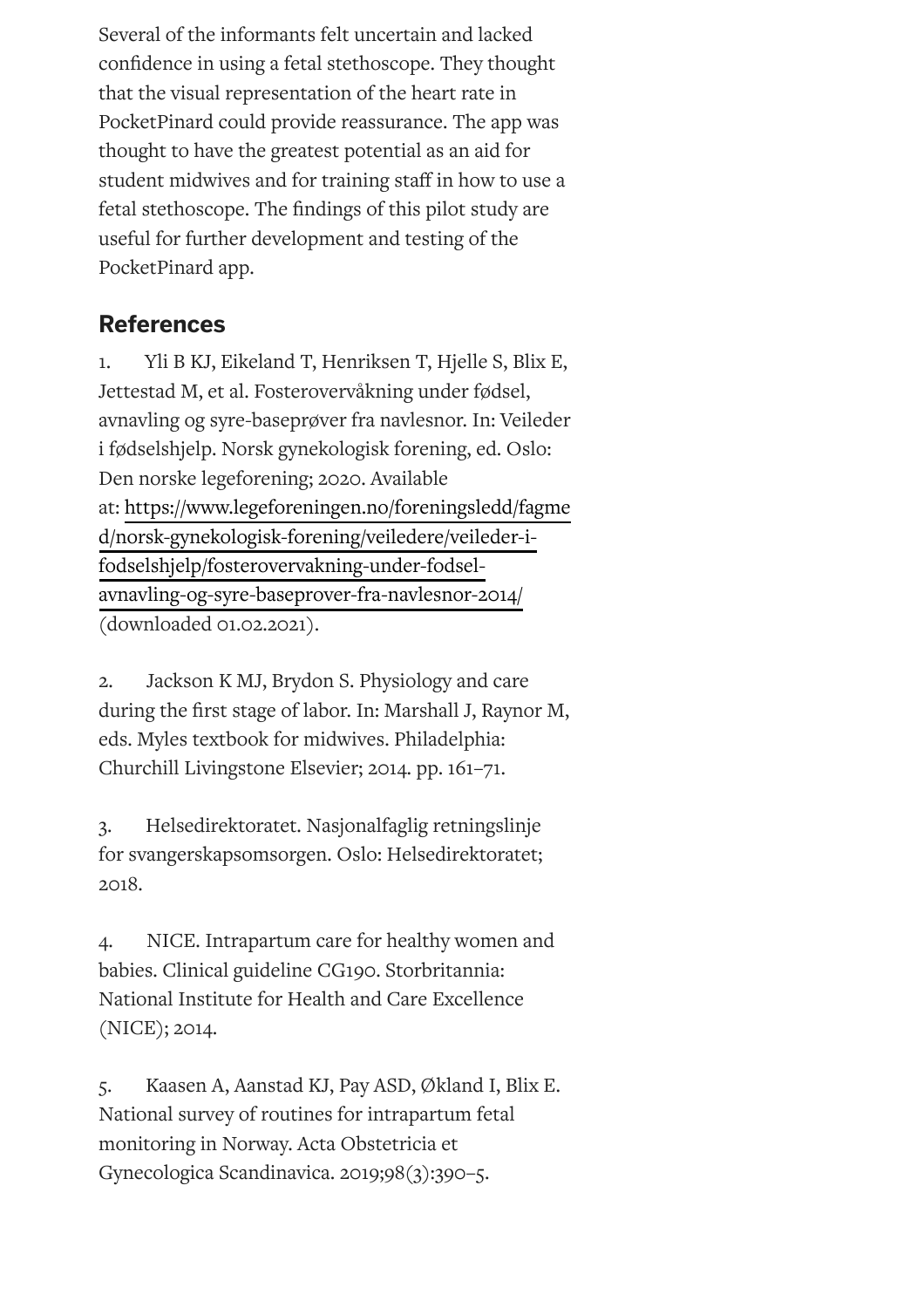6. Rosset IK, Lindahl K, Blix E, Kaasen A. Recommendations for intrapartum fetal monitoring are not followed in low-risk women: a study from two Norwegian birth units. Sexual & Reproductive Healthcare. 2020;26:100552.

7. Alfirevic Z, Devane D, Gyte GM, Cuthbert A. Continuous cardiotocography (CTG) as a form of electronic fetal monitoring (EFM) for fetal assessment during labour. The Cochrane Database of Systematic Reviews. 2017;2(2):Cd006066.

8. Read B. Fetal heart rate monitoring in labour. In: Chapman V, Charles C, eds. The midwife's labour and birth handbook. 4th ed. Oxford: John Wiley & Sons; 2017. pp. 61–74.

9. Blix E, Maude R, Hals E, Kisa S, Karlsen E, Nohr EA, et al. Intermittent auscultation fetal monitoring during labour: a systematic scoping review to identify methods, effects, and accuracy. PloS one. 2019;14(7):e0219573.

10. Helsedirektoratet. Et trygt fødetilbud. Kvalitetskrav til fødselsomsorgen. Veileder IS-1877. Oslo: Helsedirektoratet; 2012.

11. Folkehelseinstituttet. Medisinsk fødselsregister. Statistikkbank 2019. Available at: <http://statistikkbank.fhi.no/mfr/> (downloaded 01.03.2020 ).

12. Malterud K. Fokusgrupper som forskningsmetode for medisin og helsefag. 3rd ed. Oslo: Universitetsforlaget; 2012.

13. Universitetet i Oslo (UiO). Nettskjema-diktafonappen. Oslo: UiO; 2019 [updated 15.05.2019, cited 15.05.2019]. Available at: https://www.uio.no/tjenester/it/adm[app/nettskjema/hjelp/tips-triks/diktafon.html](https://www.uio.no/tjenester/it/adm-app/nettskjema/hjelp/tips-triks/diktafon.html)